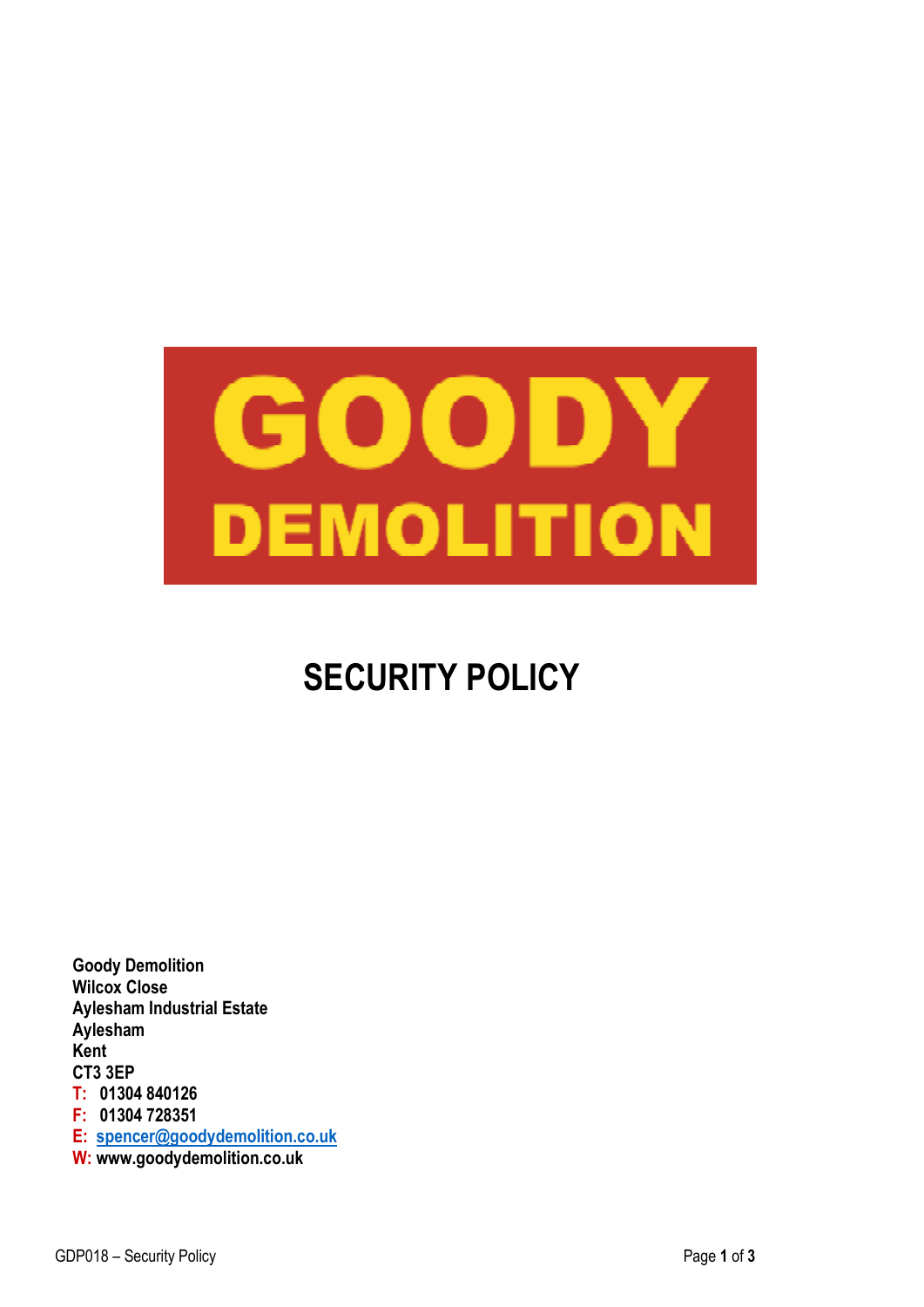## **Security Policy**

**Reviewed:** 21-05-2019

**Date of next review:** 21-05-2020

**Version:** 2

| <b>Issue Number:</b> | Date:                         | <b>Comments:</b>       |
|----------------------|-------------------------------|------------------------|
| 001                  | 17 <sup>th</sup> January 2018 | <b>First Issue</b>     |
| 002                  | 21 <sup>st</sup> May 2019     | Addition of Change Log |
|                      |                               |                        |

## **Introduction**

Every site must have careful consideration to ensure that the site has adequate security to stop any inadvertent or intentional access and to protect the general public. The security arrangements are normally the concern of the Principal Contractor and will have certain levels to achieve as detailed in the pre-construction health and safety documents or the client's specification. Where these are not considered then it will be a discussion between the CDM team on what requirements are needed to ensure that we have a safe and secure site.

The considerations should be looked at to ensure that security is adequate, these are as follows: -

#### **Security Plans. A site-specific security plan.**

Items to be addressed on a site security plan should be based on local and regional crime information as well as potential targets on site. All managerial staff of the general contractor, as well as the subcontractors on site, should be trained on the specifics of the security plan. The plan should be routinely reviewed with all employees on the site. Routine (minimum of monthly) audits of the security plan and its effectiveness should be conducted. These audits are to be documented and maintained for review.

#### **Perimeter Security.**

Basic site security starts with a good perimeter barrier system. The most common perimeter barrier will be fencing. Regardless of the type of barrier that is used, it must be secured and allow only a limited number of access points. The best form of monitoring the access points would be to position a security guard (to be discussed further later in the article) at the access points to verify only approved personnel are allowed onto the site. When access points are not open, high quality locks are to be used to secure the opening. The keys to these locks should be held by either the Site Manager or the security guard. The keys can be logged out to personnel as needed to allow for access through pre-determined locations if required.

#### **Signage.**

Various warning signs are to be placed along the entire perimeter warning the general public that the site is hazardous and is monitored by 24-hour security (whether it is or not). "No trespassing" signs should also be placed along the perimeter to warn the public that trespassers will be arrested (whether they will be or not).

#### **Lighting.**

After-hours lighting should remain on through the night. The first level of lighting should be focused along the perimeter of the job site. Someone who is considering entering the site after hours to vandalize the site, damage property or steal material or equipment is far less likely to do so if the site is well-lit. Extra light should be located near the storage areas of valuable assets, materials or equipment.